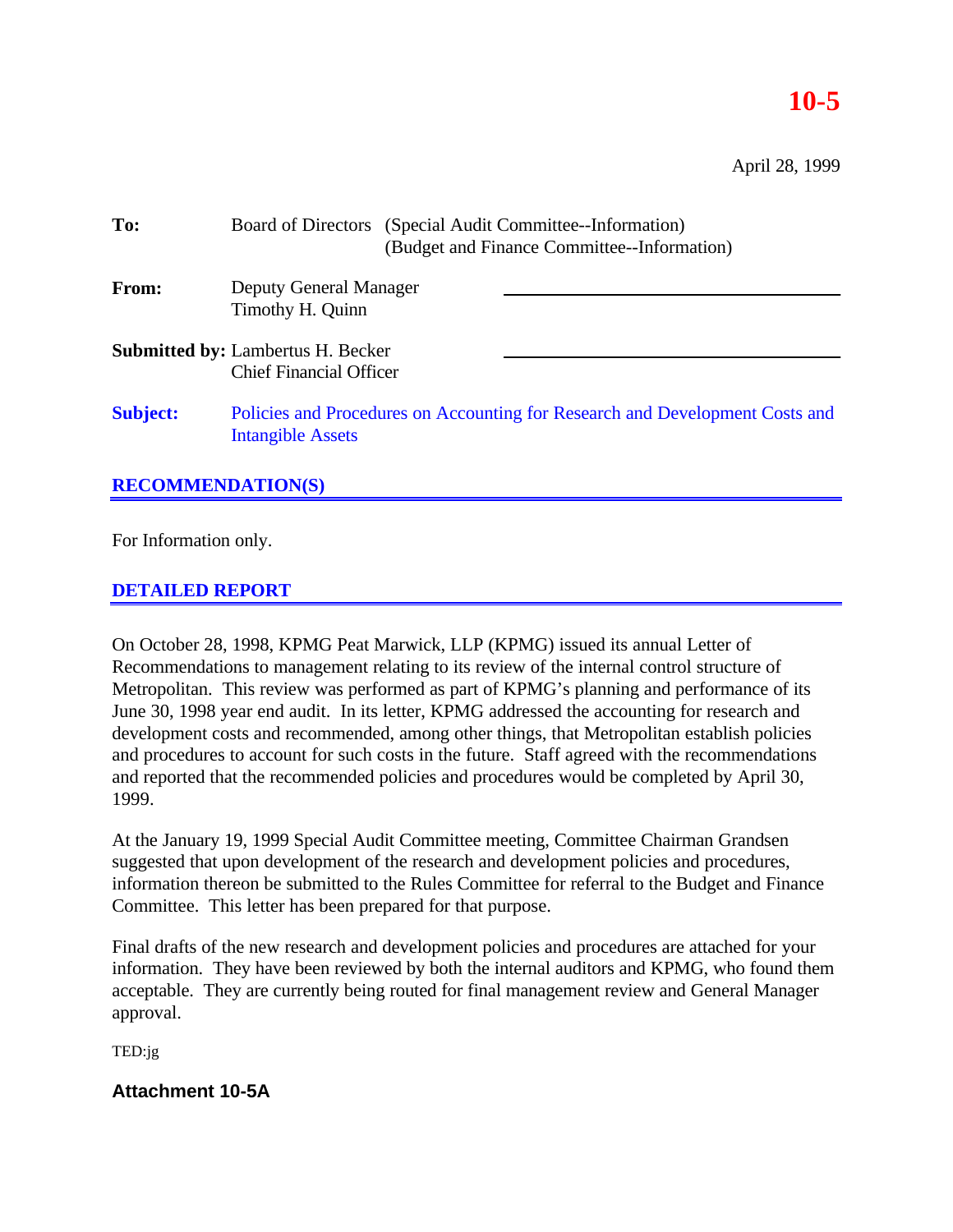# **Finance and Business Services Division, 4/28/99 Attachment 10-5A, Page 1 of 6**



*MWD METROPOLITAN WATER DISTRICT OF SOUTHERN CALIFORNIA*

# **OPERATING POLICIES**

| <b>O.P. NUMBER</b> | <b>TITLE</b> |                                                                                                                                                                                                                                                                                                                                                                                                                                                                                                                                                                                                                                                                                                                                                      | <b>ISSUE DATE</b> | <b>REVISION DATE</b> |
|--------------------|--------------|------------------------------------------------------------------------------------------------------------------------------------------------------------------------------------------------------------------------------------------------------------------------------------------------------------------------------------------------------------------------------------------------------------------------------------------------------------------------------------------------------------------------------------------------------------------------------------------------------------------------------------------------------------------------------------------------------------------------------------------------------|-------------------|----------------------|
| $C-19$             |              | <b>Accounting for Research and Development</b>                                                                                                                                                                                                                                                                                                                                                                                                                                                                                                                                                                                                                                                                                                       |                   | <b>FINAL</b>         |
|                    |              | <b>Costs and Intangible Assets</b>                                                                                                                                                                                                                                                                                                                                                                                                                                                                                                                                                                                                                                                                                                                   |                   | <b>DRAFT</b>         |
|                    |              |                                                                                                                                                                                                                                                                                                                                                                                                                                                                                                                                                                                                                                                                                                                                                      |                   |                      |
| <b>SUMMARY</b>     |              | This document establishes the policies governing the identification,<br>accounting and reporting for research and development costs and<br>intangible assets (e.g., patents, copyrights, trademarks).                                                                                                                                                                                                                                                                                                                                                                                                                                                                                                                                                |                   |                      |
| <b>AUTHORITY</b>   |              | The General Manager delegates the authority to establish and<br>maintain policies relating to the accounting for research and<br>development costs and intangible assets to the Controller's office in<br>the Finance and Business Services Division. The Controller shall<br>develop appropriate procedures pertaining to identifying, tracking,<br>and reporting research and development costs.                                                                                                                                                                                                                                                                                                                                                   |                   |                      |
| <b>DEFINITIONS</b> |              | <b>Research</b> - is planned search or critical investigation aimed at<br>discovery of new knowledge with the hope that such knowledge<br>will be useful in developing a new product or service (hereinafter<br><i>product</i> ) or a new process, method or technique (hereinafter<br>process) or in bringing about a significant improvement to an<br>existing product or service.                                                                                                                                                                                                                                                                                                                                                                 |                   |                      |
|                    |              | <b>Development</b> - is the translation of research findings or other<br>knowledge into a plan or design for a new product or process or<br>for a significant improvement to an existing product or process<br>whether intended for sale or use. It includes the conceptual<br>formulation, design, and testing of product alternatives,<br>construction of prototypes, and operation of bench-scale units,<br>pilot plants and demonstration plants. It does not include routine<br>or periodic alterations to existing products, production lines,<br>manufacturing processes, and other ongoing operations, even<br>though those alterations may represent improvements, and it does<br>not include market research or market-testing activities. |                   |                      |
|                    |              | <b>Intangible Assets - are long-lived assets used in the production of</b><br>goods and services. They are similar to fixed assets (i.e., property,<br>plant and equipment) except for their lack of physical properties.<br>Examples are patents, copyrights, trademarks and other intellectual<br>property as described in Operating Policy F-03, Intellectual<br>Property. The costs of intangible assets that have been capitalized<br>are generally amortized over the period estimated to be benefited,<br>not exceeding 40 years.                                                                                                                                                                                                             |                   |                      |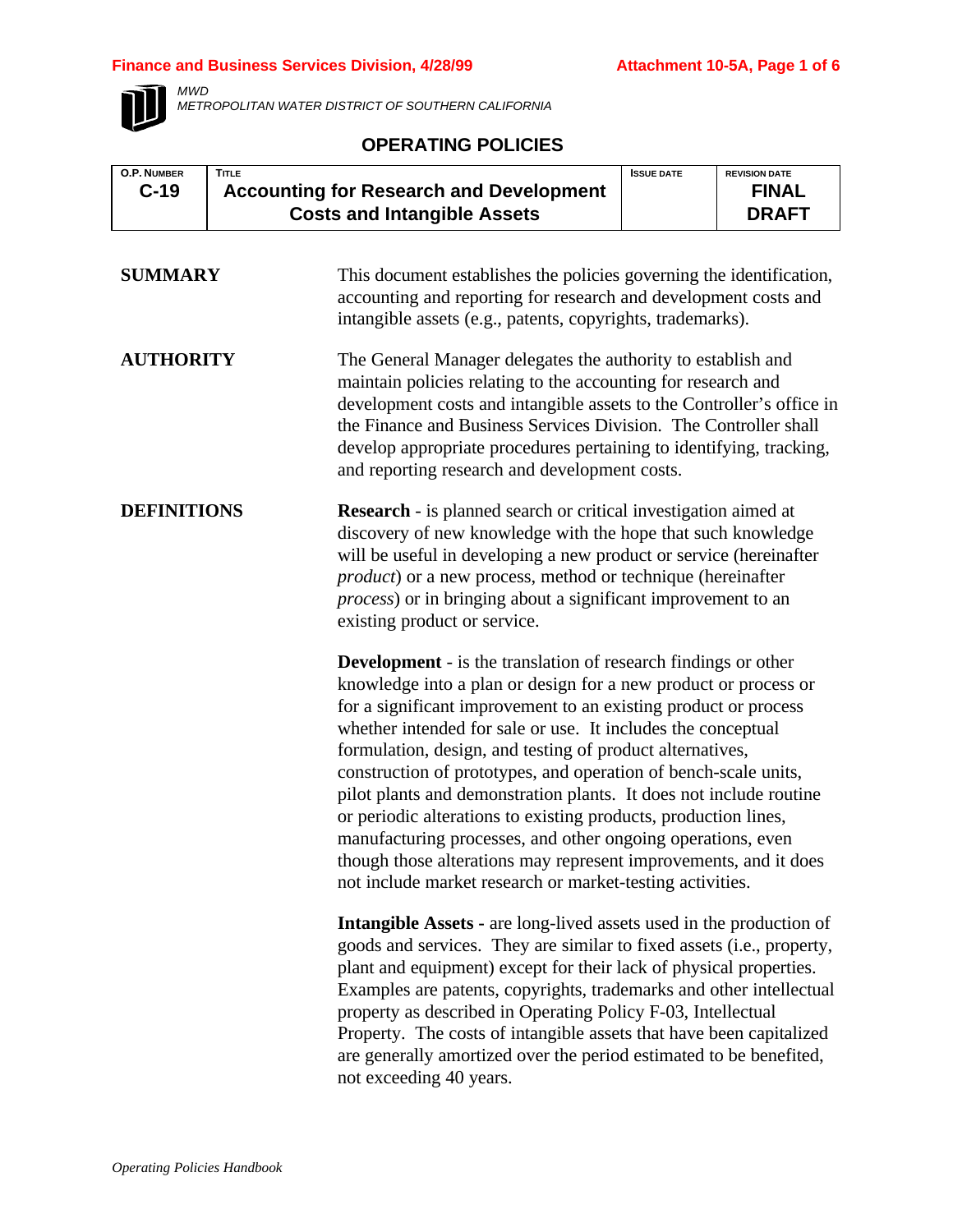#### **Finance and Business Services Division, 4/28/99 <b>Attachment 10-5A, Page 2 of 6**



*MWD*

*METROPOLITAN WATER DISTRICT OF SOUTHERN CALIFORNIA*

# **OPERATING POLICIES**

| <b>O.P. NUMBER</b> | <b>TITLE</b>                                   | <b>ISSUE DATE</b> | <b>REVISION DATE</b> |
|--------------------|------------------------------------------------|-------------------|----------------------|
| $C-19$             | <b>Accounting for Research and Development</b> |                   | <b>FINAL</b>         |
|                    | <b>Costs and Intangible Assets</b>             |                   | <b>DRAFT</b>         |

**DEFINITIONS (cont.) Patent** - is a grant by the federal government giving the owner the exclusive right to manufacture and sell a particular invention for a period of 17 years.

> **Copyright** - is a grant by the federal government giving an author, creator or artist the exclusive right to publish, sell, or otherwise control literary or artistic products for the life of the author plus fifty years.

**Trademark** - Trademarks, trade names and secret formulas are property rights that can be leased, assigned, or sold. They are a means of building and holding customer acceptance for the products of a company.

# **POLICIES**

**Elements of Costs to be Identified with Research and Development Activities**

- 1. *Materials, equipment, and facilities*. The costs of materials and equipment or facilities that are acquired or constructed for research and development activities and that have alternative future uses (in research and development projects or otherwise) shall be capitalized as tangible assets when acquired or constructed. However, the costs of materials, equipment, or facilities that are acquired or constructed for a particular research and development project and that have no alternative future uses (in other research and development projects or otherwise) are research and development costs at the time the costs are incurred. The cost of materials consumed in research and development activities and the depreciation of equipment and facilities used in those activities are research and development costs.
	- 2. *Personnel*. Salaries, wages, and other related costs of personnel engaged in research and development activities shall be included in research and development costs.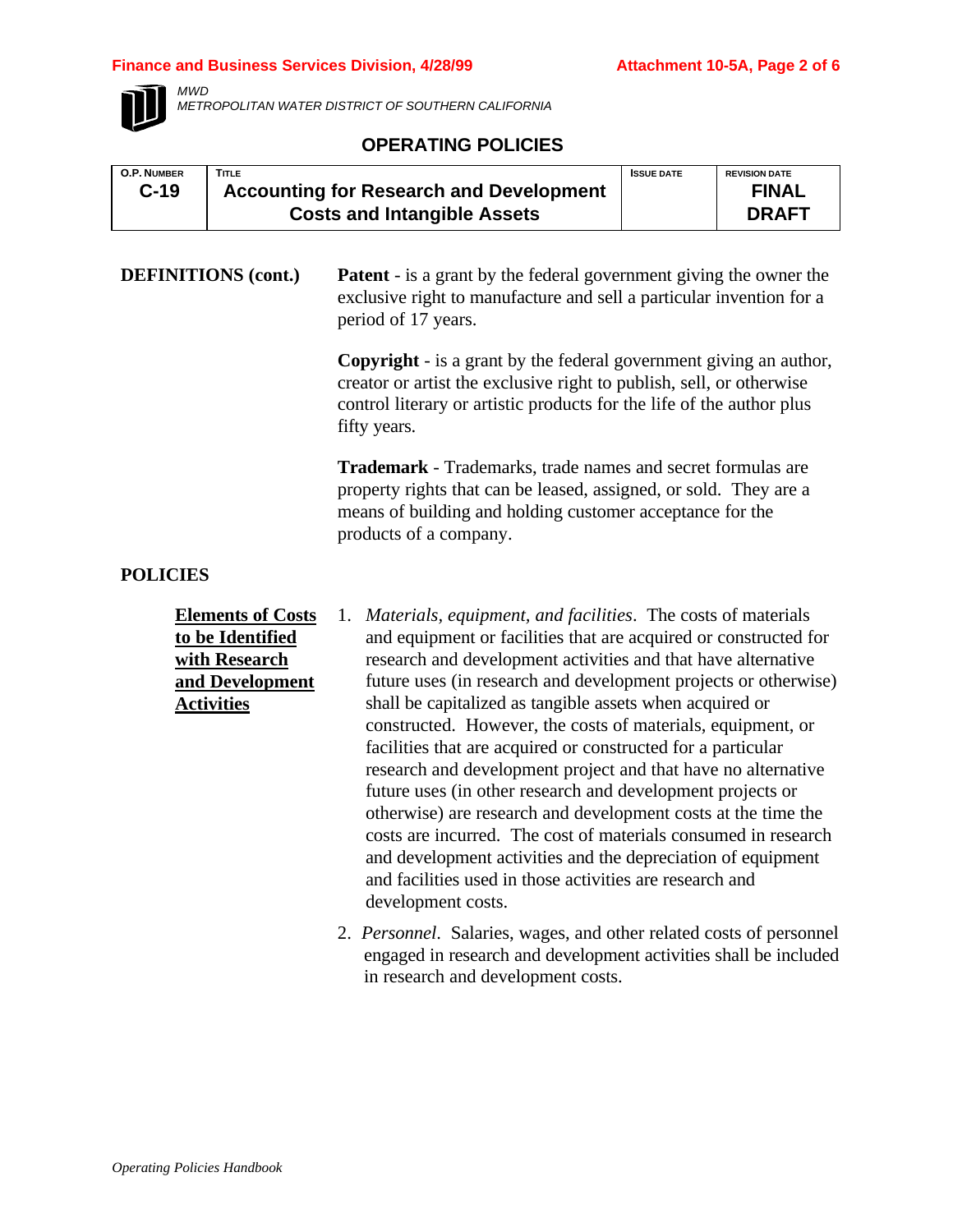### **Finance and Business Services Division, 4/28/99 Attachment 10-5A, Page 3 of 6**



*MWD METROPOLITAN WATER DISTRICT OF SOUTHERN CALIFORNIA*

# **OPERATING POLICIES**

| <b>O.P. NUMBER</b> | <b>TITLE</b>                                   | <b>ISSUE DATE</b> | <b>REVISION DATE</b> |
|--------------------|------------------------------------------------|-------------------|----------------------|
| $C-19$             | <b>Accounting for Research and Development</b> |                   | <b>FINAL</b>         |
|                    | <b>Costs and Intangible Assets</b>             |                   | <b>DRAFT</b>         |

# **POLICIES (Cont.)**

| CIES (Cont.)                                                                                                  | 3. Intangibles purchased from others for research and<br><i>development purposes</i> . The costs of intangibles purchased from                                                                                                                                                                                                                                                                                                                                                                                                                                                                                                        |
|---------------------------------------------------------------------------------------------------------------|---------------------------------------------------------------------------------------------------------------------------------------------------------------------------------------------------------------------------------------------------------------------------------------------------------------------------------------------------------------------------------------------------------------------------------------------------------------------------------------------------------------------------------------------------------------------------------------------------------------------------------------|
| <b>Elements of Costs</b><br>to be Identified<br>with Research<br>and Development<br><b>Activities (cont.)</b> | others for use in research and development activities and that<br>have alternative future uses (in research and development<br>projects or otherwise) shall be capitalized and amortized as<br>intangible assets. However, the costs of intangibles purchased<br>from others for a particular research and development project<br>which have no alternative future uses (in other research and<br>development projects or otherwise) are research and<br>development costs at the time the costs are incurred. The<br>amortization of those intangible assets used in research and<br>development is a research and development cost. |
|                                                                                                               | 4. Contract services. The costs of services performed by others in<br>connection with the research and development activities of an<br>enterprise, including research and development conducted by<br>others on behalf of the enterprise shall be included in research<br>and development costs.                                                                                                                                                                                                                                                                                                                                      |
|                                                                                                               | 5. Indirect costs. Research and development costs shall include a<br>reasonable allocation of indirect costs.                                                                                                                                                                                                                                                                                                                                                                                                                                                                                                                         |
| <b>Elements of Costs</b><br>to be Identified<br>with Intangible                                               | 1. If intangible assets are acquired from others for non-research<br>and development purposes, the cost of any specifically<br>identifiable intangible assets shall be recorded as an asset.                                                                                                                                                                                                                                                                                                                                                                                                                                          |
| <b>Assets</b>                                                                                                 | 2. The amortization of capitalized intangible assets shall be<br>recorded as amortization expense unless such assets are used in<br>research and development, in which case such amortization<br>shall be recorded as research and development costs.                                                                                                                                                                                                                                                                                                                                                                                 |
|                                                                                                               | 3. All costs associated with intangible assets that are created<br>through internal efforts shall not be recorded as assets, but                                                                                                                                                                                                                                                                                                                                                                                                                                                                                                      |

instead charged to expense as incurred.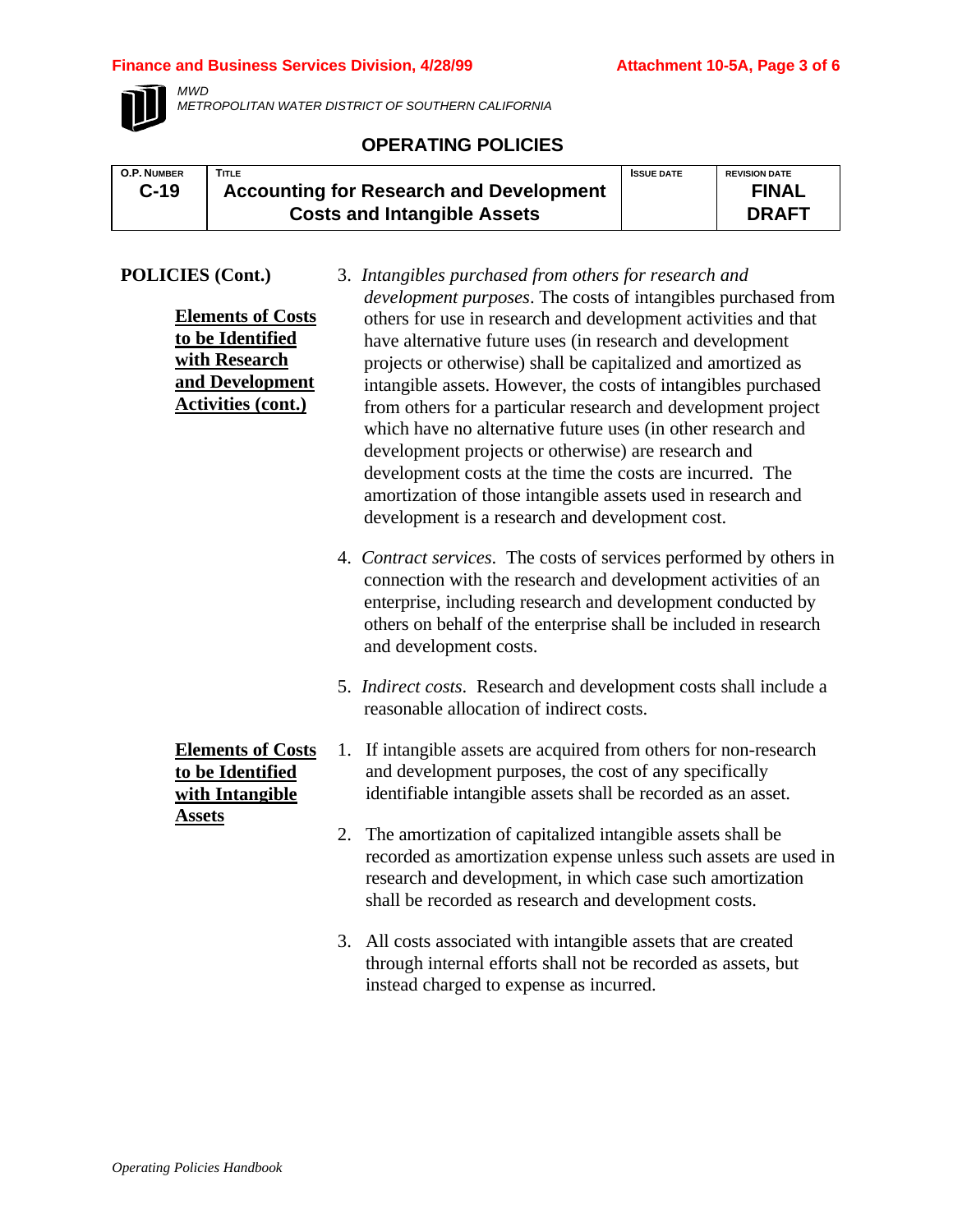### **Finance and Business Services Division, 4/28/99 Attachment 10-5A, Page 4 of 6**



*MWD*

*METROPOLITAN WATER DISTRICT OF SOUTHERN CALIFORNIA*

### **OPERATING POLICIES**

| <b>O.P. NUMBER</b><br>$C-19$              | <b>TITLE</b> | <b>Accounting for Research and Development</b><br><b>Costs and Intangible Assets</b>                       | <b>ISSUE DATE</b> | <b>REVISION DATE</b><br><b>FINAL</b><br><b>DRAFT</b> |
|-------------------------------------------|--------------|------------------------------------------------------------------------------------------------------------|-------------------|------------------------------------------------------|
| POLICIES (Cont.)<br><b>Accounting for</b> |              | 1. All costs determined to be research and development costs shall<br>be charged to expense when incurred. |                   |                                                      |

| ACCOUNTING TOL      |                                                                                          |
|---------------------|------------------------------------------------------------------------------------------|
| <b>Research and</b> | 2. All research and development costs shall be recorded in                               |
| <b>Development</b>  | Metropolitan's accounting system in a manner that permits                                |
| <b>Costs</b>        | disclosure in the financial statements of total research and                             |
|                     | development costs incurred in each period for which an income<br>statement is presented. |
|                     |                                                                                          |

- **Accounting for the Costs of Intangible Assets** 1. The costs of intangible assets purchased from others are capitalized and amortized by systematic charges to income over the periods estimated to be benefited, not exceeding 40 years.
	- 2. Metropolitan's accounting system shall record intangible assets in a manner which permits a description of the intangible assets, method of amortization, and estimated useful lives to be disclosed in Metropolitan's financial statements.
		- 3. The costs of intangible assets which are developed internally shall be charged to expense as incurred.
- **REFERENCES** ♦ Accounting Standards of the Financial Accounting Standards Board pertaining to Intangible Assets and Research and Development Costs (Sections I60; R50)
	- ♦ Operating Policy F-03, Intellectual Property
	- ♦ Procedures for Identifying, Tracking and Reporting Research and Development Costs, Attachment 1

\_\_\_\_\_\_\_\_\_\_\_\_\_\_\_\_\_\_\_\_\_\_\_\_\_\_\_\_\_\_\_ \_\_\_\_\_\_\_\_\_\_\_\_

**APPROVAL**

General Manager Date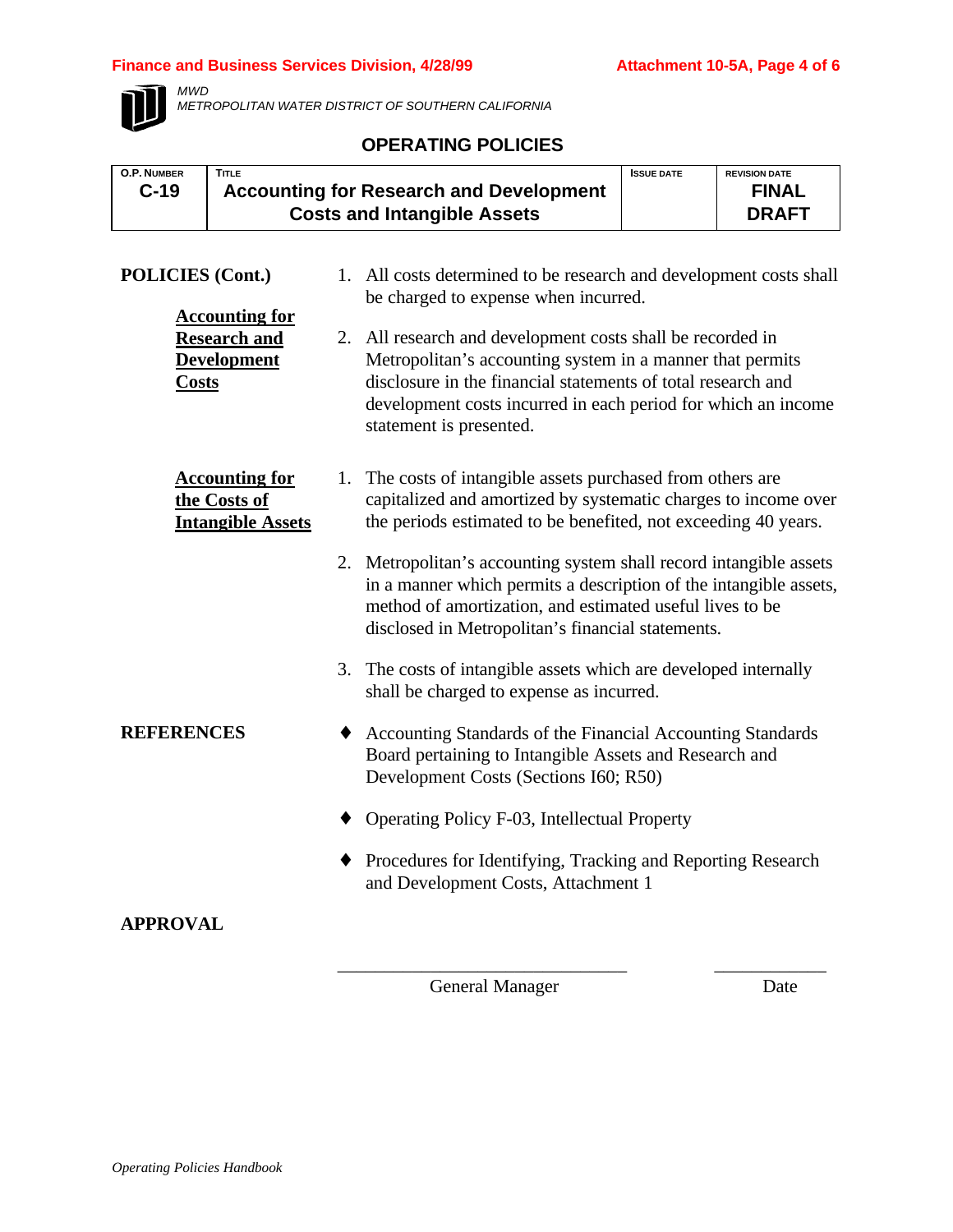### **Attachment 1**

# **Metropolitan Water District of Southern California Procedures for Identifying, Tracking and Reporting Research and Development Costs**

#### **Purpose**

To document procedures to identify, track and report research and development (R&D) costs in accordance with operating policies and generally accepted accounting principles.

#### **Procedures**

- 1. All research and development projects will be identified with a unique 'activity' chart of account number at the time the project number is assigned.
- 2. Requesting party responsibilities:
	- A. Notify Project Control Supervisor in the Engineering Division or the Administrative Analyst in the Office of Asset Management (if business development project) that the project to be undertaken is an R&D project, as defined in Operating Policy No. C-19. Notification is made using the project authorization form pursuant to General Instruction 7f (currently being revised).
	- B. Notify Project Control Supervisor in the Engineering Division or the Administrative Analyst in the Office of Asset Management (if business development project) whether the R&D project to be undertaken includes capital costs, as defined in Operating Policy No. C-19. Notification is made using the project authorization form pursuant to General Instruction 7f (currently being revised).
- 3. Project Control Section of Engineering Division responsibilities:
	- A. Assign the appropriate project number based on whether the project is capital, O&M or reimbursable project.
	- B. Assign the chart of account Activity No. 230002 to identify the project as R&D.
	- C. Set up an Oracle chart of account alias to include fund, appropriation, project and activity values.
- 4. Administrative Analyst of the Office of Asset Management responsibilities:
	- A. Assign a business development project number for O&M-type projects.
	- B. Request a capital project number from Project Control Section in Engineering for the capital portion of the R&D project.
	- C. Assign the chart of account Activity No. 230002 to identify the business development project as R&D.
	- D. Set up an Oracle chart of account alias to include fund, appropriation, project and activity values.